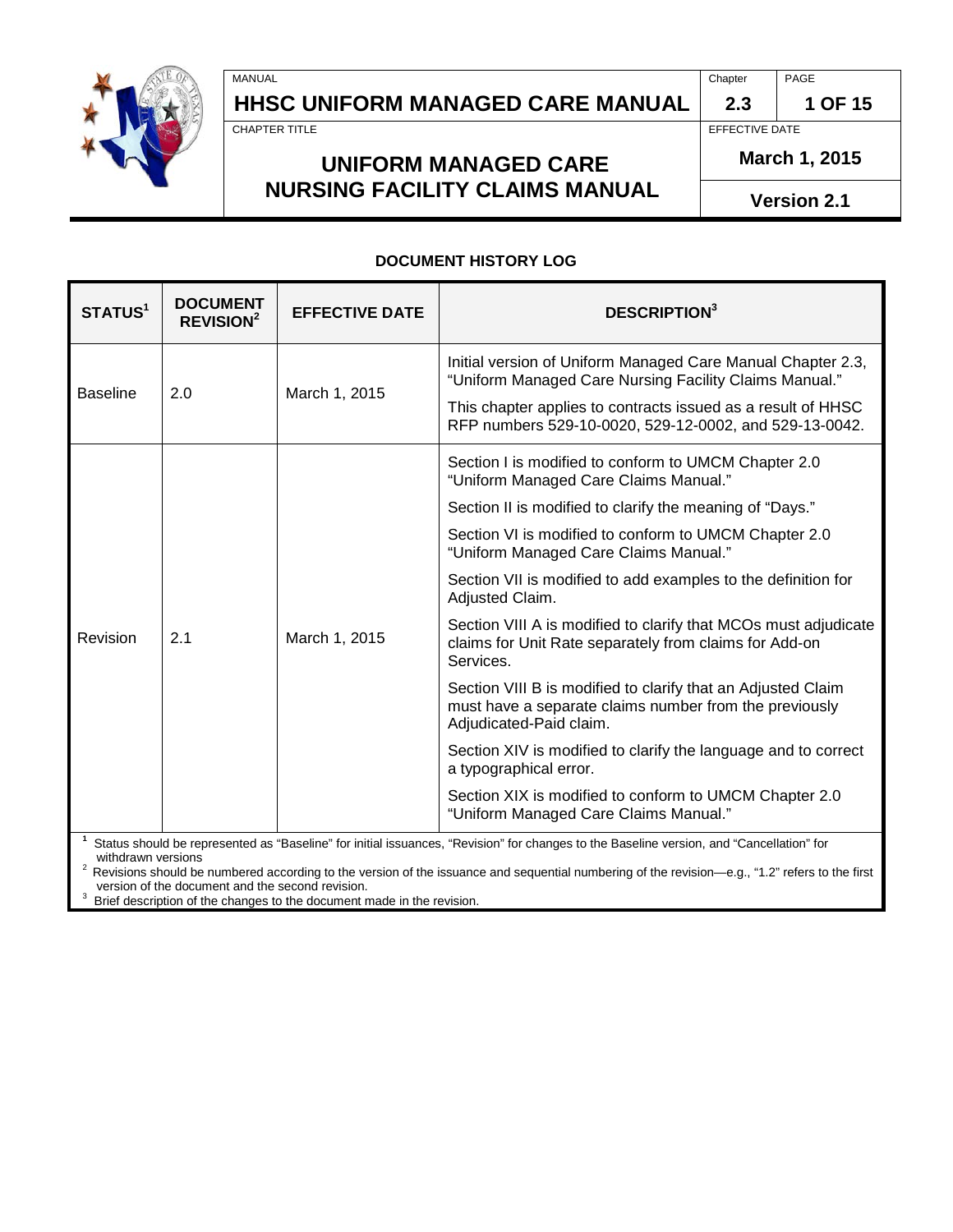# **HHSC UNIFORM MANAGED CARE MANUAL 2.3 2 OF 15**

# **UNIFORM MANAGED CARE NURSING FACILITY CLAIMS MANUAL**

EFFECTIVE DATE

**March 1, 2015**

**Version 2.1**

#### **TABLE OF CONTENTS**

| $\mathbf{I}$ .  |                                                                |  |
|-----------------|----------------------------------------------------------------|--|
| $\mathbf{II}$ . |                                                                |  |
| III.            |                                                                |  |
| IV.             |                                                                |  |
| V.              |                                                                |  |
| VI.             |                                                                |  |
| VII.            | CLAIMS PROCESSING AND REPORTING CLASSIFICATIONS 6              |  |
| VIII.           |                                                                |  |
| IX.             |                                                                |  |
| X.              |                                                                |  |
| XI.             |                                                                |  |
| XII.            | THREE HUNDRED AND SIXTY-FIVE DAY PROVIDER CLAIM FILING         |  |
| XIII.           |                                                                |  |
| XIV.            | PROVIDER EDUCATION AND CLAIMS CODING/PROCESSING GUIDELINES. 13 |  |
| XV.             |                                                                |  |
| XVI.            |                                                                |  |
| XVII.           |                                                                |  |
|                 |                                                                |  |
| XIX.            |                                                                |  |
| XX.             |                                                                |  |

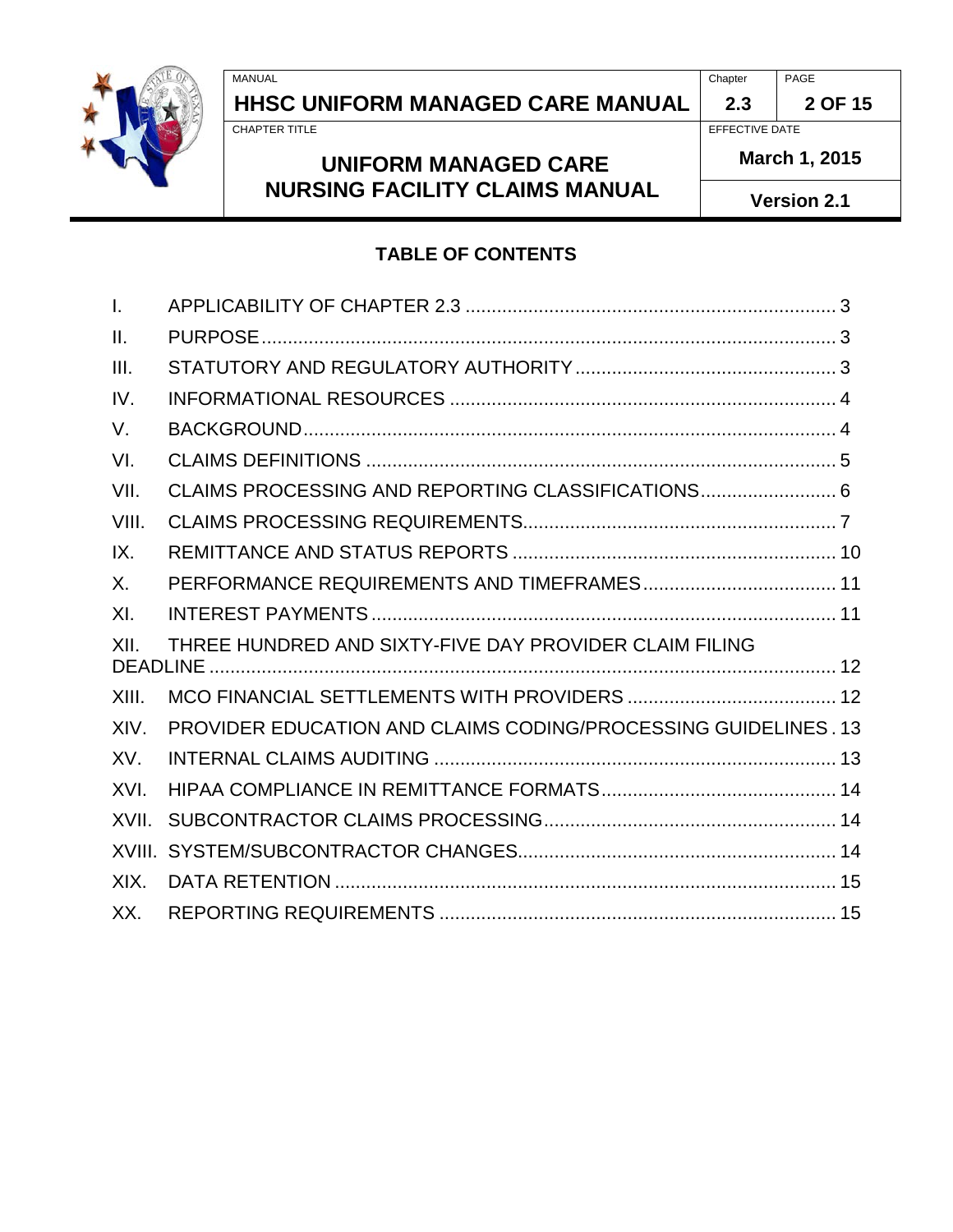|  | MANUAL                                                               | Chapter            | PAGE    |
|--|----------------------------------------------------------------------|--------------------|---------|
|  | <b>HHSC UNIFORM MANAGED CARE MANUAL</b>                              | 2.3                | 3 OF 15 |
|  | <b>CHAPTER TITLE</b>                                                 | EFFECTIVE DATE     |         |
|  | <b>UNIFORM MANAGED CARE</b><br><b>NURSING FACILITY CLAIMS MANUAL</b> | March 1, 2015      |         |
|  |                                                                      | <b>Version 2.1</b> |         |

#### <span id="page-2-0"></span>**I. APPLICABILITY OF CHAPTER 2.3**

Section I Modified by Version 2.1

This chapter applies to Managed Care Organizations (MCOs) participating in the STAR+PLUS (including the Medicare-Medicaid Dual Demonstration) Program. References to "Medicaid" or the "Medicaid Managed Care Program(s)" apply to STAR+PLUS. The term "MCO" includes health maintenance organizations (HMOs), exclusive provider organizations (EPOs), insurers, Medicare-Medicaid Plans (MMPs) and any other entities licensed or approved by the Texas Department of Insurance (TDI). For purposes of this chapter, the term "MCO" also includes an MCO's subcontractor that performs claims processing functions.

#### <span id="page-2-1"></span>**II. PURPOSE**

Section II Modified by Version 2.1

This chapter establishes the Claims Processing requirements for Nursing Facility Unit Rate services and Nursing Facility Medicare Coinsurance, and timelines that must be used by MCOs. For claims processing requirements for Nursing Facility Add-on Services, refer to UMCM Chapter 2.0, "Claims Manual."

These requirements are based on the authorities noted below. The requirements apply to claims for Nursing Facility Unit Rate services and Nursing Facility Medicare Coinsurance unless otherwise noted.

The term and spelling of "Provider" means contracted Network Providers, and "provider" means all providers, Network and Out-of-Network, except when used to identify positions, headings, and index.

Unless otherwise stated, all required timeframes are based on "Days" as defined in Attachment A of the Contract to mean calendar days.

#### <span id="page-2-2"></span>**III. STATUTORY AND REGULATORY AUTHORITY**

Statutory and regulatory authority for this chapter includes, without limitation:

- 42 U.S.C.  $\S$  1396a(a)(37) [ $\S$  1902(a)(37) of the Social Security Act]
- 42 U.S.C. § 1396u-2(f) [§ 1932(f) of the Social Security Act]
- Health Insurance Portability and Accountability Act of 1996 (HIPAA), Public Law 104-191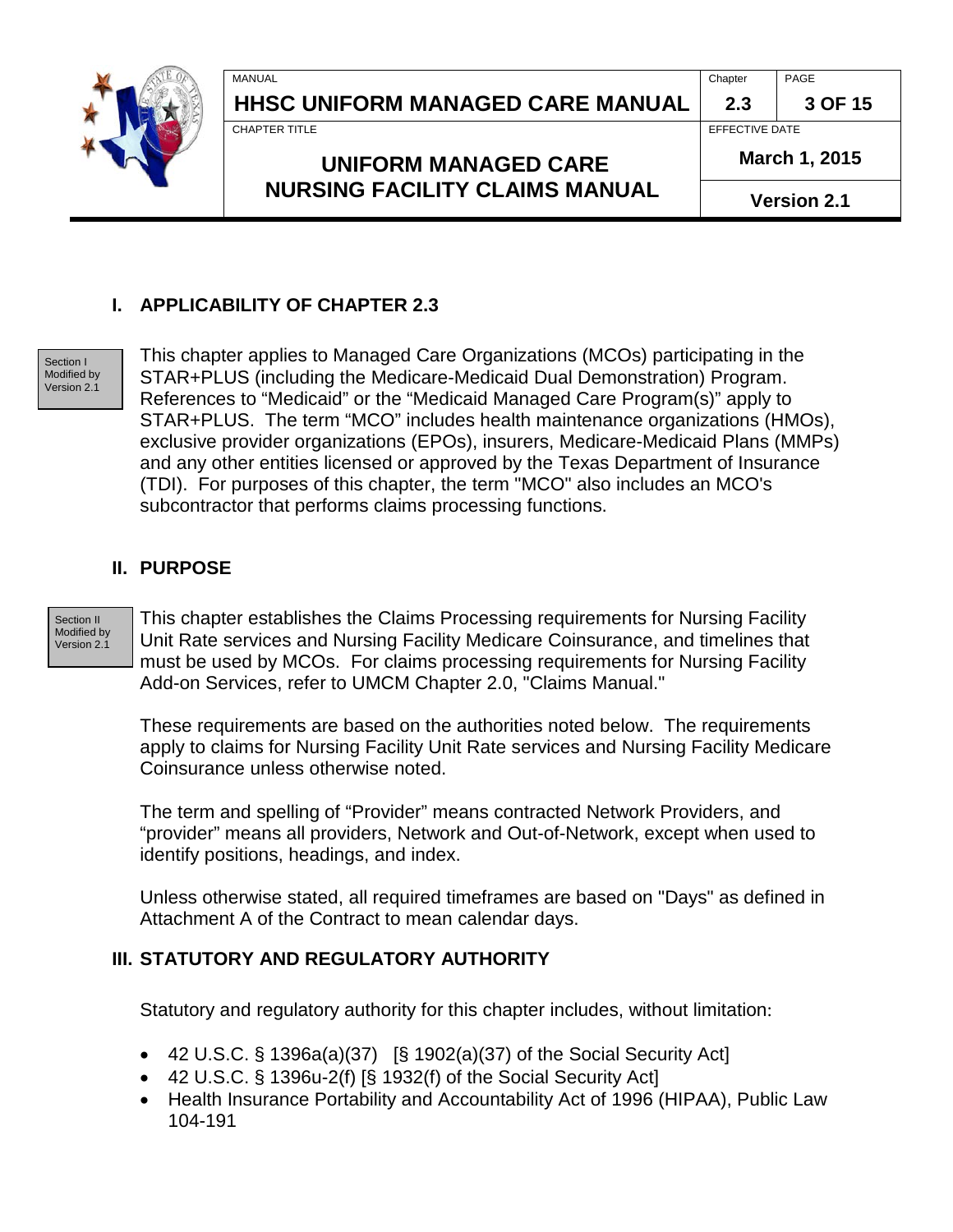# **HHSC UNIFORM MANAGED CARE MANUAL 2.3 4 OF 15**

MANUAL Chapter PAGE

CHAPTER TITLE **EFFECTIVE DATE** 

**March 1, 2015**

**UNIFORM MANAGED CARE NURSING FACILITY CLAIMS MANUAL** 

**Version 2.1**

- 42 C.F.R. § 433.139
- 42 C.F.R. § 438.242
- 42 C.F.R. § 447.45
- 42 C.F.R. § 447.46
- $\bullet$  45 C.F.R. §§ 160 -164
- Texas Insurance Code § 843.349 (e) and (f)
- 1 Tex. Admin. Code § 353.4
- Texas Government Code Chapter 533, including §533.00251, §533.002515, §533.00252
- 1 Tex. Admin. Code, Part 15, Chapter 355

# <span id="page-3-0"></span>**IV. INFORMATIONAL RESOURCES**

- 28 Tex. Admin. Code Chapter 21, Subchapter T, "Submission of Clean Claims"
- Texas Insurance Code Chapter 843, Subchapter J, "Payment of Claims to Physicians and Providers"
- 28 Tex. Admin. Code § 21.2826 waives the application of certain statutes and rules regarding prompt payment of claims as to Medicaid and CHIP managed care plans. HHSC has developed its own Claims Processing requirements that are informed by, but are not governed by, the Texas Department of Insurance requirements, unless noted in the statutory and regulatory authorities above.
- 40 Tex. Admin. Code Chapter 19, Subchapter AA Vendor Payment, including 40 Tex. Admin. Code §19.2604 and 40 Tex. Admin. Code §19.2609, are Department of Aging and Disability Services rules informing the Nursing Facility claims payment process.

# <span id="page-3-1"></span>**V. BACKGROUND**

MCOs that contract with HHSC are contracted on a "value based purchasing" basis. Under the "value based purchasing" approach, HHSC focuses on whether or not the MCOs processed the claims appropriately and timely. MCOs must deliver the services and meet the performance standards included in the Contracts between HHSC and the MCOs. This chapter provides the performance standards and filing requirements for appropriate and timely Claims Processing for Medicaid Nursing Facility Unit Rate services and Medicare coinsurance claims.

The MCO must administer an effective, accurate, and efficient claims payment process in compliance with HHSC claim rules and regulations; applicable state and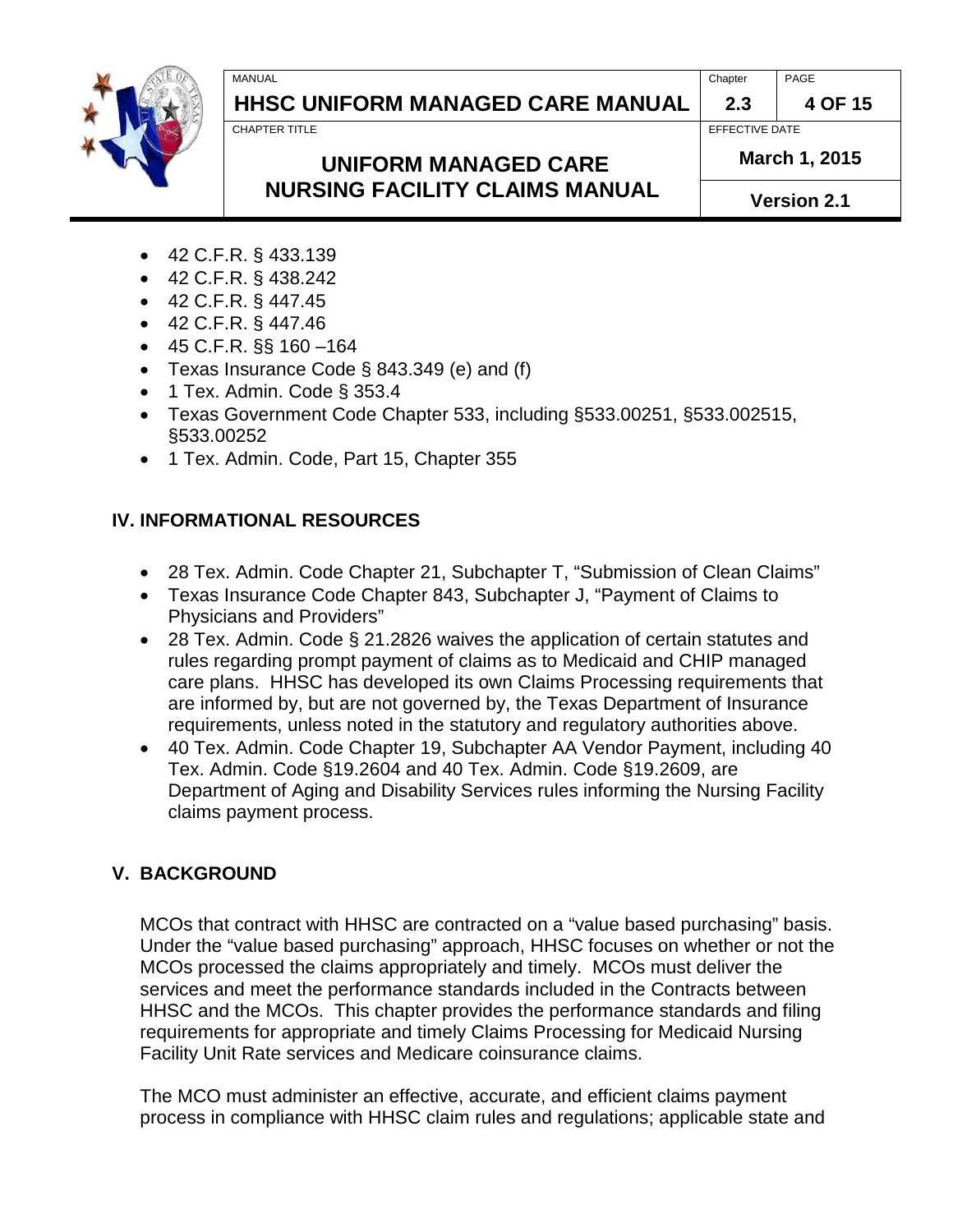| MANUAL                                       | <b>PAGE</b> |
|----------------------------------------------|-------------|
| <b>HHSC</b><br>: UNIFORM MANAGED CARE MANUAL |             |

**CHAPTER TITLE EFFECTIVE DATE** 

# **UNIFORM MANAGED CARE NURSING FACILITY CLAIMS MANUAL**

**March 1, 2015**

federal laws, rules, and regulations; the MCO's Contract with HHSC; and the Uniform Managed Care Manual.

#### <span id="page-4-0"></span>**VI. CLAIMS DEFINITIONS**

Section VI Modified by Version 2.1

- **1. Deficient Claim:** A claim submitted by a provider for Services rendered to a Member that does not contain the data necessary for the MCO to Adjudicate and accurately report and process the claim.
- **2. HHSC-Designated Portal:** The portal through which nursing facility providers participating in the STAR+PLUS Medicaid managed care program may submit claims to any participating managed care organization as required by Texas Government Code § 533.00251(c)(7).
- **3. Medicare Coinsurance:** The State's Medicare coinsurance obligation for a qualified Dual Eligible Member's Medicare-covered stay in a Nursing Facility.

For purposes of this chapter, the term "Medicare Coinsurance" does not include the State's cost-sharing obligation for a Dual Eligible Member's Medicarecovered Nursing Facility Add-on Services.

- **4. Nursing Facility Add-on Services**: The types of services that are provided in the Facility setting by the Provider or another network provider, but are not included in the Nursing Facility Unit Rate, including but not limited to emergency dental services; physician-ordered rehabilitative services; customized power wheel chairs; and augmentative communication devices.
- **5. Nursing Facility Daily Rate**: The payment rate to nursing facilities as defined by 40 Tex. Admin. Code §19.2601.
- **6. Nursing Facility Unit Rate:** The types of services included in the Nursing Facility Daily Rate, such as room and board, medical supplies and equipment, personal needs items, social services, and over-the-counter drugs. The Nursing Facility Unit Rate also includes applicable nursing facility rate enhancements and professional and general liability insurance. Nursing Facility Unit Rates exclude Nursing Facility Add-on Services.
- **7. Processing** or **Claims Processing:** The action(s) taken on a claim by the MCO.
- **8. Received Date:** For Nursing Facility Unit Rate claims, the Received Date is the date on which the Nursing Facility Provider submits the claim to the MCO or the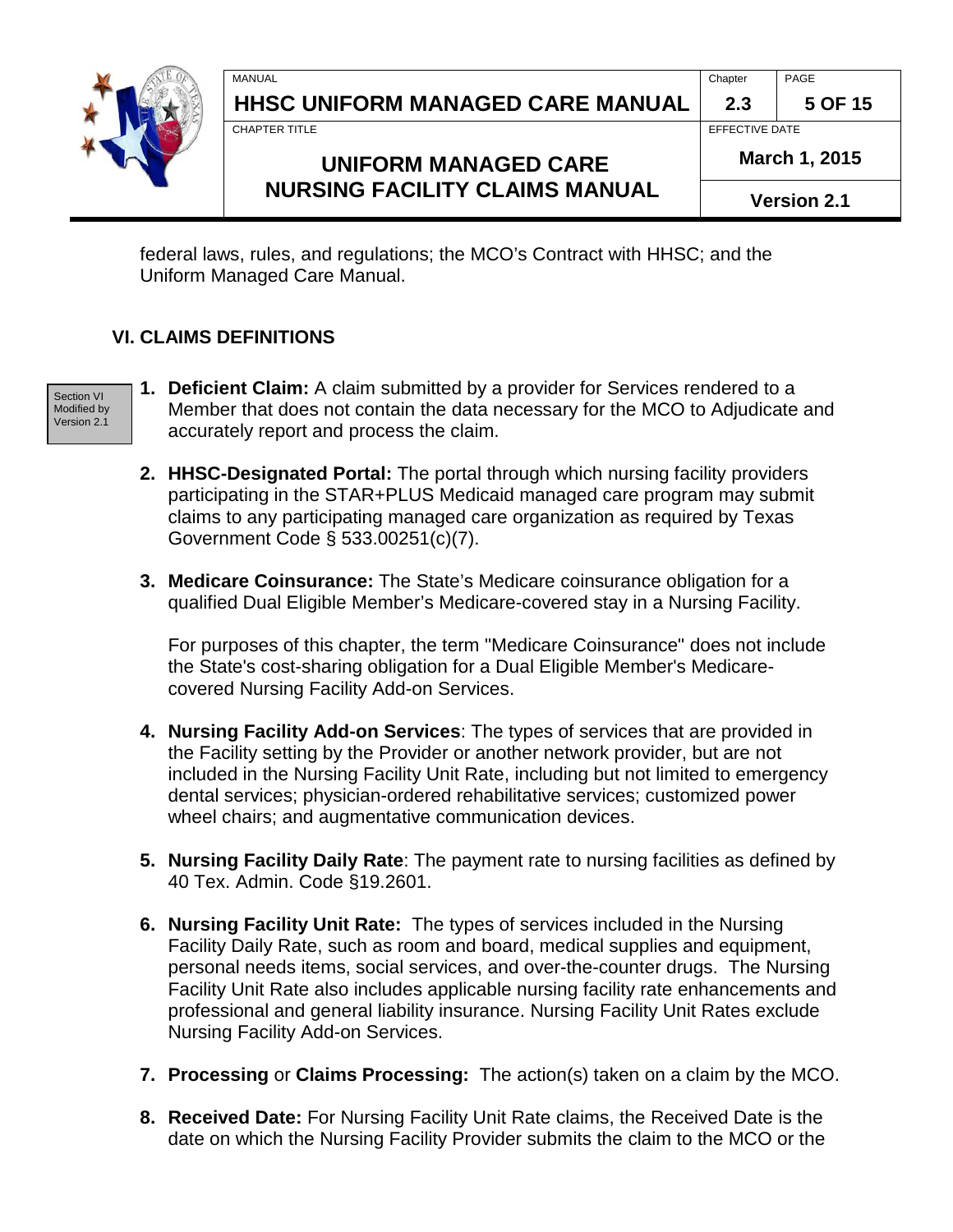# **HHSC UNIFORM MANAGED CARE MANUAL 2.3 6 OF 15**

MANUAL Chapter PAGE

CHAPTER TITLE **EFFECTIVE DATE** 

## **UNIFORM MANAGED CARE NURSING FACILITY CLAIMS MANUAL**

**March 1, 2015**

**Version 2.1**

HHSC-Designated Portal. For Nursing Facility Medicare Coinsurance claims, the Received Date is the date on which the claim is received by the MCO or the HHSC-Designated Portal, whichever occurs first.

Additional definitions are found in the MCO's Contract, including Attachment A, and this and other Chapters of the Uniform Managed Care Manual.

#### <span id="page-5-0"></span>**VII. CLAIMS PROCESSING AND REPORTING CLASSIFICATIONS**

Section VII Modified by Version 2.1

MCOs are responsible for reporting the disposition of claims by the following HHSC classifications.

- **1. Adjudicated-Paid Claim:** A Clean Claim for which a payment has been made to the provider.
- **2. Adjudicated-Denied Claim:** A Clean Claim that has been denied for payment.
- **3. Clean Claim:** A claim for services rendered to a Member with the data necessary for the MCO to adjudicate and accurately report the claim.
- **4. Deficient-Denied Claim:** A claim denied for the purpose of obtaining additional information. A claim may be denied if it does not contain accurate and complete data in all claim fields that are required to Adjudicate as a Clean Claim.
- **5. Deficient-Pended Claim:** A claim pended for the purpose of obtaining additional information. A claim may be pended if it does not contain accurate and complete data in all claim fields that are required to Adjudicate as a Clean Claim.
- **6. Adjusted Claim:** A Claim that has been previously Adjudicated as a Clean Claim by the MCO and has had a subsequent payment adjustment.

Examples of Adjusted Claims include the following.

- a. If a primary explanation of benefits (EOB) is needed, the MCO may deny the claim, request the EOB from the provider, and adjust the original claim with the EOB.
- b. If a non-covered benefit is retrospectively approved to be a covered benefit, the MCO may deny the claim, and upon retrospective approval, the MCO may adjust the claim.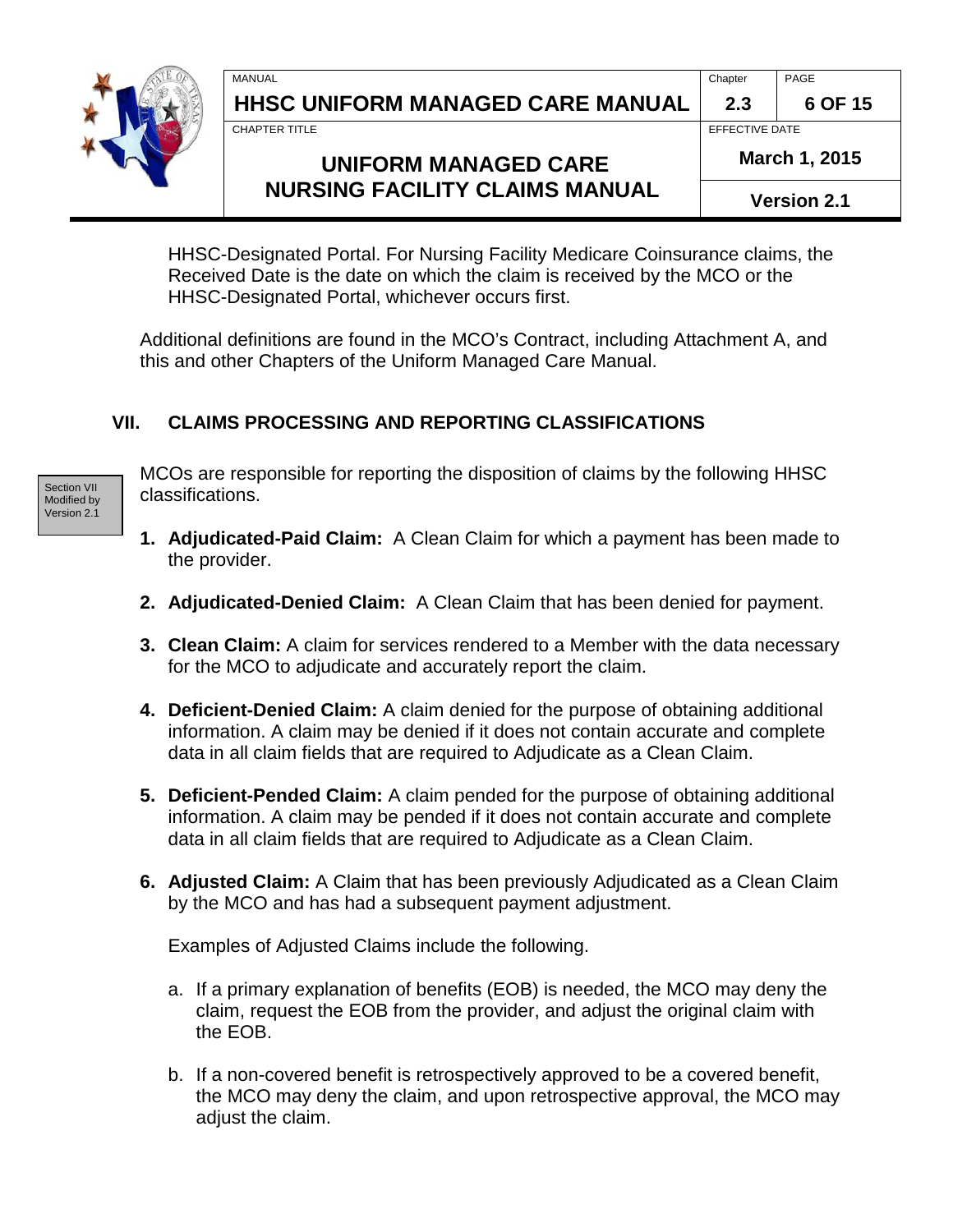

MANUAL Chapter PAGE **HHSC UNIFORM MANAGED CARE MANUAL 2.3 7 OF 15**

CHAPTER TITLE **EFFECTIVE DATE** 

# **UNIFORM MANAGED CARE NURSING FACILITY CLAIMS MANUAL**

**March 1, 2015**

**Version 2.1**

- c. If the State retroactively changes rates, the MCO may adjust claims that were previously paid.
- **7. Rejected Claim:** A claim: (1) filed with the HHSC-Designated portal or the MCO for services rendered to a patient who was not a Member of the MCO at the time of service, (2) that was filed with the MCO in error (wrong carrier), or (3) for which the MCO is not responsible for processing but the claim is for a Member of the MCO as of the date of service.

Examples of rejected claims include:

- a. The MCO Member was assigned to a risk group as of the date of service, and the HHSC Claims Administrator processes claims for such Members.
- b. The services are paid directly by the HHSC Claims Administrator to the provider and not by the MCO as described in the HHSC/MCO Contract. (These services are not included in the Capitation Payment to the MCO.)
- **8. Other Unprocessed Claims:** A claim that has been received but has not yet been assigned a claim classification. This includes claims that are in a queue to be entered into the Claims Processing/Adjudication System.
- **9. Appealed Claim**: A claim that has been previously Adjudicated as a Clean Claim and the provider is appealing the disposition through written notification to the MCO and in accordance with the appeal process as defined in the MCO Provider Manual.
- **10.Duplicate Claim:** Any claim submitted by the provider that was included in a previously submitted claim by that provider for the same service provided to the same Member according to the maximum number of units of this service per day as set out in the Texas Medicaid Provider Procedure Manual. The term does not apply to Adjusted Claims, Appealed Claims, or claims submitted by a provider at the request of the MCO.
- **11.Claim Type**: Nursing Facility Unit Rate services and Nursing Facility Medicare Coinsurance for Long-Term Services and Supports reported on an 837 institutional (837i) transaction.

## <span id="page-6-0"></span>**VIII. CLAIMS PROCESSING REQUIREMENTS**

**A. Processing and Payment Requirements**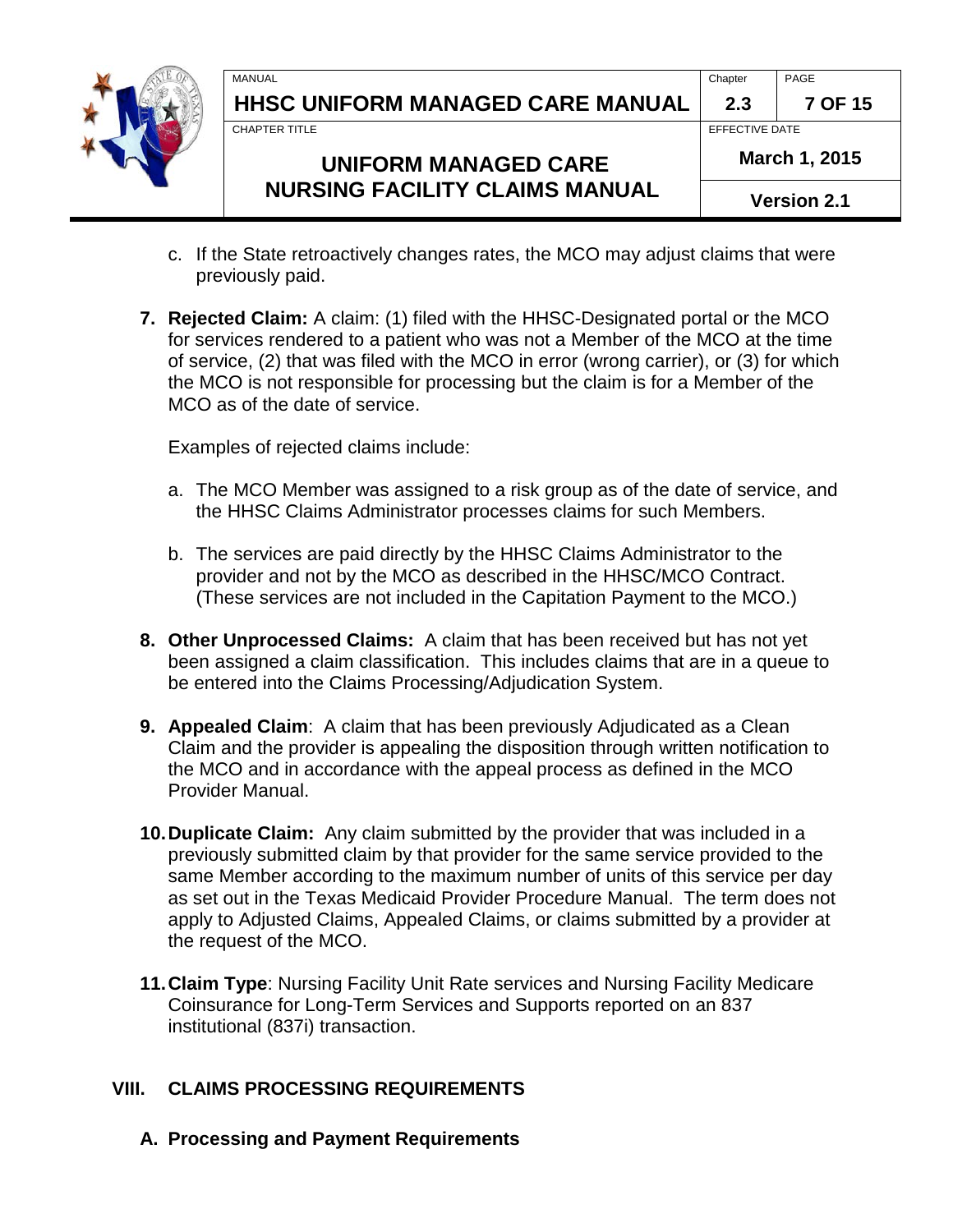MANUAL Chapter PAGE

# **HHSC UNIFORM MANAGED CARE MANUAL 2.3 8 OF 15**

CHAPTER TITLE **EFFECTIVE DATE** 

## **UNIFORM MANAGED CARE NURSING FACILITY CLAIMS MANUAL**

**March 1, 2015**

**Version 2.1**

Section VIII A Modified by Version 2.1

The MCO must require its providers to submit claims electronically to the MCO or the HHSC-designated portal.

No later than 10 days after the Received Date of a Clean Claim, the MCO must: (1) pay the total amount of the claim, or part of the claim or (2) deny the entire claim, or part of the claim, and notify the provider defining the reasons why the claim will not be paid.

Payment is considered paid on the date of: (1) the date of issue of a check for payment and its corresponding Remittance and Status (R&S) Report or explanation of payment to the provider by the MCO, or (2) electronic transmission, if payment is made electronically.

The MCO must submit a request for additional information necessary to allow Adjudication of a Deficient Claim from the provider within 10 days from the Received Date. The MCO must adjudicate Deficient-Pended or Deficient-Denied Claims for which additional information is requested within 10 days from the date of receipt of the requested information.

The MCO must process to Adjudicated-Denied status any Deficient-Pended or Deficient-Denied Claims for which requested additional information is not received within 10 days from the date the information was requested from the provider.

Once an initial claim has been adjudicated to an Adjudicated-Paid or an Adjudicated-Denied status, MCOs will automatically adjust claims to reflect adjustments to such things as: Nursing Facility Daily Rates, Provider Contracts, Service Authorizations, Applied Income, and Level of Service (RUG). Claims that are in progress should complete adjudication before processing any adjustments. MCOs can only adjust an adjudicated claim. MCOs may not require Providers to submit updated claims once a claim is an Adjudicated-Paid Claim.

The MCO must make every effort to avoid making more than one request to the provider for additional information in connection with a specific claim. MCO claim procedures must include processes intended to prevent a provider claim from being repeatedly Deficient-Denied for reasons that were present on the original claim submission.

Whenever possible, the MCO should identify each applicable reason code and specific information requirements to inform the provider of the precise data fields and issues related to each claim. At a minimum, MCO claim systems that employ a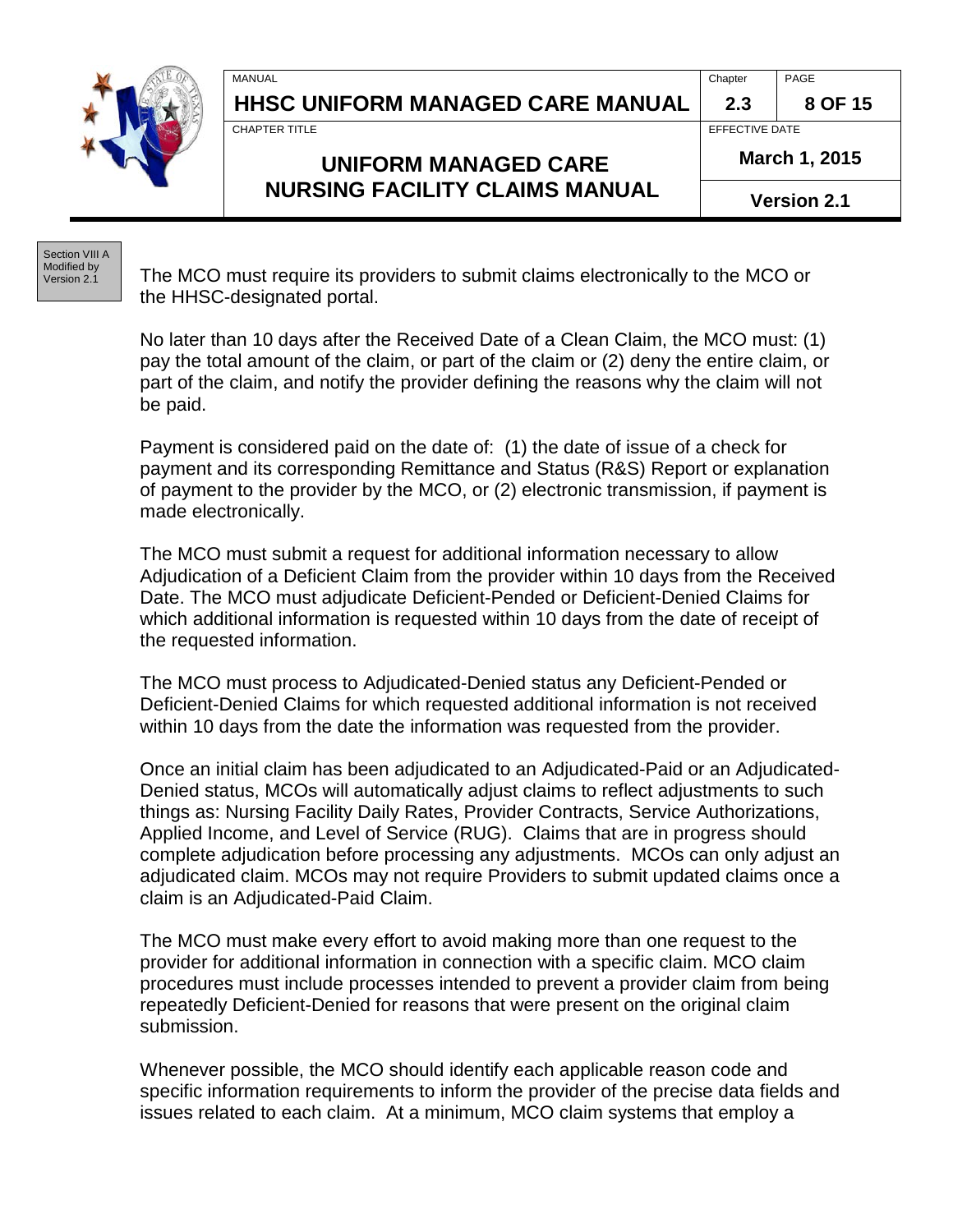# **HHSC UNIFORM MANAGED CARE MANUAL 2.3 9 OF 15**

MANUAL Chapter PAGE

CHAPTER TITLE **EFFECTIVE DATE** 

# **UNIFORM MANAGED CARE NURSING FACILITY CLAIMS MANUAL**

**March 1, 2015**

preset hierarchy of Deficient-Pended or Deficient-Denied reasons must provide sufficient information to the provider regarding the primary issue related to a claim.

The MCO must withhold all or part of payment for a claim submitted by a provider: (1) excluded or suspended from the Medicare, Medicaid, or CHIP Programs for Fraud, Abuse, or Waste; (2) on full or partial payment hold under the authority of HHSC or its authorized agent(s); (3) with debts, settlements, or pending payments due to HHSC, or the state or federal government; or (4) if the provider's claim for Nursing Facility Unit Rates does not comply with Section XIV's criteria for processing Clean Claims.

The MCO may not directly or indirectly charge or hold a Member or a Network or non-network provider responsible for a fee for the adjudication of a claim.

MCOs must provide accurate and complete Encounter Data for all Covered Services, including Value-added Services. The Encounter Data must follow the format, rules**,** and data elements as described in the 837 Institutional Combined Implementation Guide or 837 Institutional Companion Guide. This information should be extracted from the MCO claim files for submission to HHSC. It is expected that MCO Claims Processing for electronic systems will comply with the requirements of the 837 transactions. This will produce consistent and verifiable data, whether selfreported by the MCO or produced by HHSC from the Encounter Data warehouse. The intent is to have uniform claims' data that can and will be verified both at the claim and Financial Statistical Report level, with the control file being the Encounter Data File.

The MCO is subject to the requirements related to coordination of benefits for secondary payors in the Texas Insurance Code Section 843.349 (e) and (f), and for Medicaid MCOs, 42 CFR §433.139.

The MCO must notify the provider in writing that the provider has 120 days from the date of disposition to appeal. The MCO must process an Appealed Claim and Adjudicate the claim within 30 days from the date of receipt of appeal. A provider may appeal any disposition of a claim.

The MCO may deny any claims for Nursing Facility Unit Rates or Medicare Coinsurance that include Nursing Facility Add-on Services as defined in UMCM, Chapter 2.0, "Claims Manual." MCOs may direct providers to submit claims for Unit Rate separately from claims for Add-on Services. Reporting requirements found in the MCO's Contract and this and other Chapters of the Uniform Managed Care Manual apply.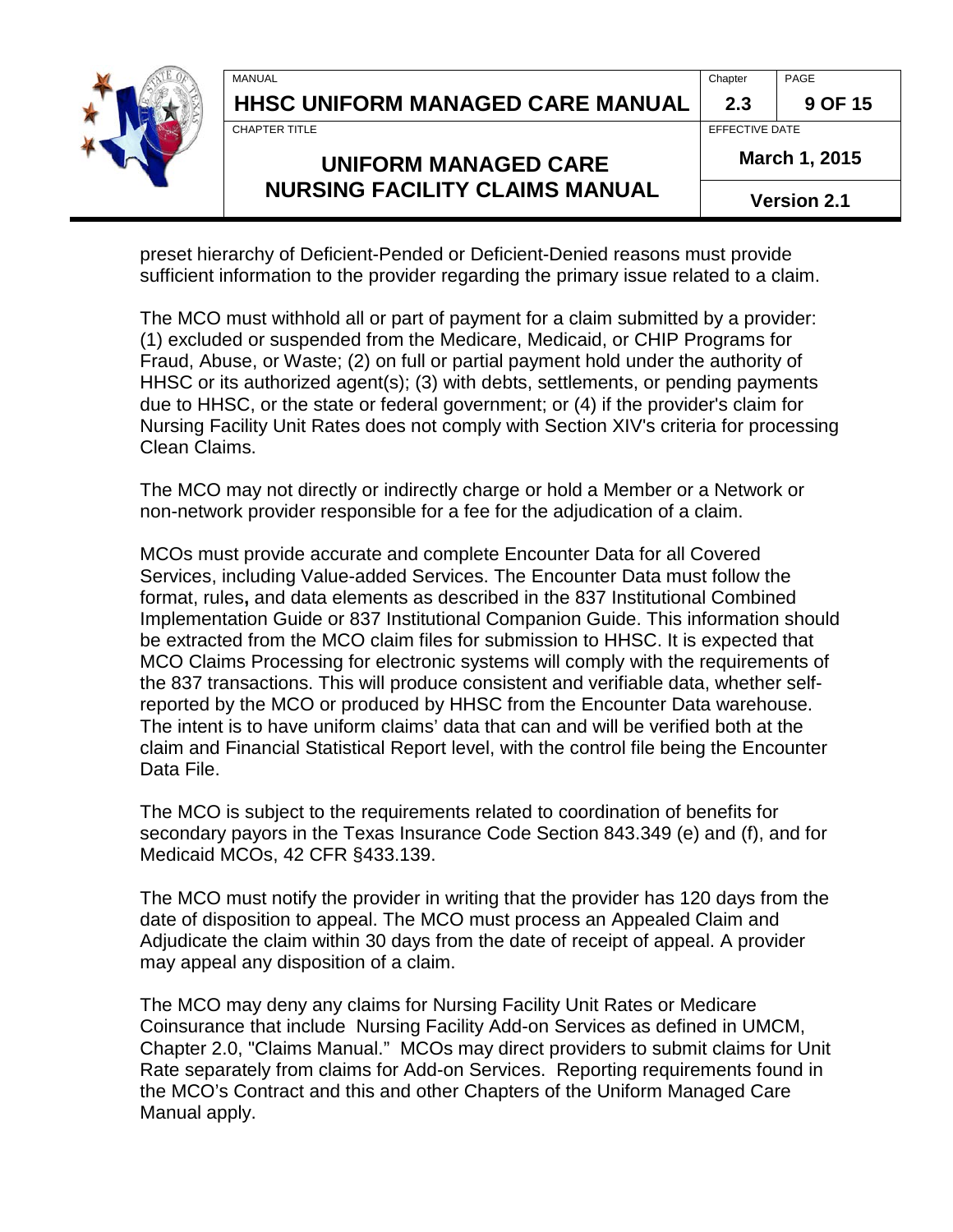**HHSC UNIFORM MANAGED CARE MANUAL 2.3 10 OF 15**

MANUAL Chapter PAGE

CHAPTER TITLE **EFFECTIVE DATE** 

# **UNIFORM MANAGED CARE NURSING FACILITY CLAIMS MANUAL**

**March 1, 2015**

**Version 2.1**

#### **B. Claims System Requirements**

Section VIII B Modified by Version2.1

The MCO must maintain an automated Claims Processing System that registers the Received Date, the detail of each claim transaction (or action) at the time the transaction occurs, and has the capability to report each claim transaction by date and type to include interest payments. This information must be at claim and line detail level, and maintained online and in archived files, as appropriate, per contractual record retention requirements. All claim data must be easily sorted and produced in formats as requested by HHSC. The claims system must maintain adequate audit trails and report accurate claims performance measures to HHSC. For an MCO to adjust an Adjudicated-Paid or an Adjudicated-Denied claim, the Adjusted Claim must have a unique identifier not included on the previously Adjudicated-Paid claim.

The MCO must offer its Providers and Subcontractors the option of submitting and receiving claims information through electronic data interchange (EDI) that allows for automated processing and Adjudication of claims. Electronic claims must use HIPAA-compliant electronic formats.

The MCO is responsible for its own claim system performance and reporting and that of its Subcontractors.

#### **C. Provider-administered Drugs**

A national drug code (NDC) and Healthcare Common Procedure Coding System (HCPCS) procedure code must be included on all medical claims for provideradministered drugs. If such a claim is missing the NDC information, or the NDC is not valid for the corresponding HCPCS code, then the MCO must deny or reject the entire claim or claim line item for failing to comply with Clean Claim standards.

#### <span id="page-9-0"></span>**IX. REMITTANCE AND STATUS REPORTS**

For all MCOs, the R&S Report or other remittance communication must be provided in the 835 electronic format and include detailed information to allow the provider to easily identify the claim, such as: claim number, date of service, billed services, Member name, Member ID number, and reason code.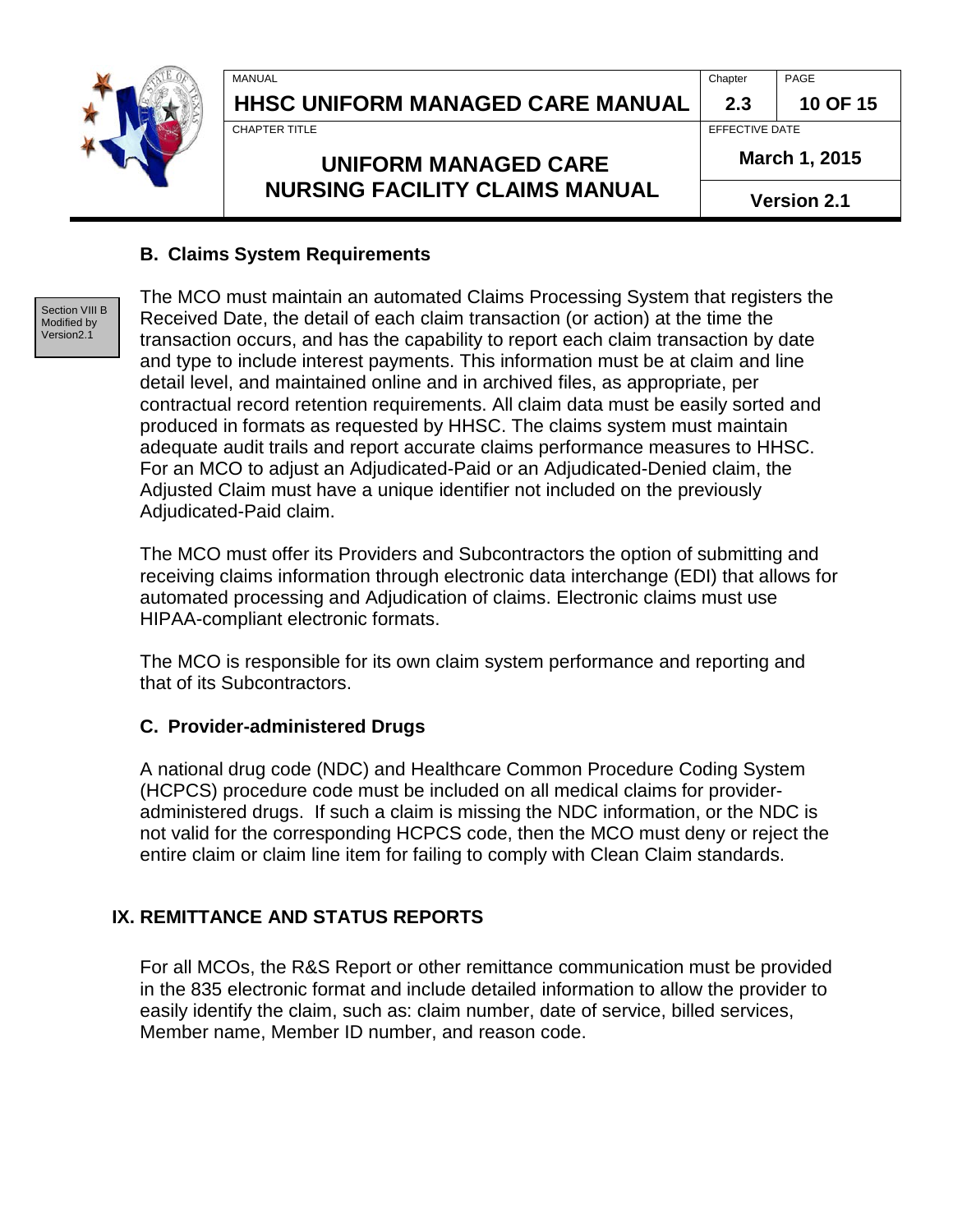MANUAL Chapter PAGE

| 2.3 | 11 OF 15 |
|-----|----------|
|     |          |

**CHAPTER TITLE EXECUTE 2** CHAPTER TITLE

# **UNIFORM MANAGED CARE NURSING FACILITY CLAIMS MANUAL**

**Version 2.1**

#### <span id="page-10-0"></span>**X. PERFORMANCE REQUIREMENTS AND TIMEFRAMES**

HHSC may impose remedies, including liquidated damages if the MCO does not process and finalize claims according to the following performance requirements and timeframes.

- 1. Within 10 days of the Received Date, adjudicate 98 percent of all Clean Claims by Program and by Service Area.
- 2. Within 90 days of the Received Date, adjudicate 99 percent of all Clean Claims by Program and by Service Area.
- 3. Within 30 days of the date the MCO receives the appeal adjudicate 98 percent of all Appealed Claims by Program and by Service Area.
- 4. The MCO is required to finalize all claims, including Appealed Claims, within 24 months from the date of service.
- 5. These requirements are subject to change due to changes in HHSC requirements, federal and state laws, rules, or regulations.

#### <span id="page-10-1"></span>**XI. INTEREST PAYMENTS**

The MCO is subject to remedies, including liquidated damages, if the MCO does not pay providers interest at an 18 percent annual rate, calculated daily, for the full period in which the Clean Claim, or portion of the Clean Claim remains unadjudicated beyond the 10-day Claims Processing deadline.

The principal amount on which the interest payment will be calculated is the amount due but unpaid at the contracted rate for the service.

The MCO must keep an accurate and sufficient audit trail for each interest payment and its corresponding claims documentation and provide a detailed report to HHSC upon request.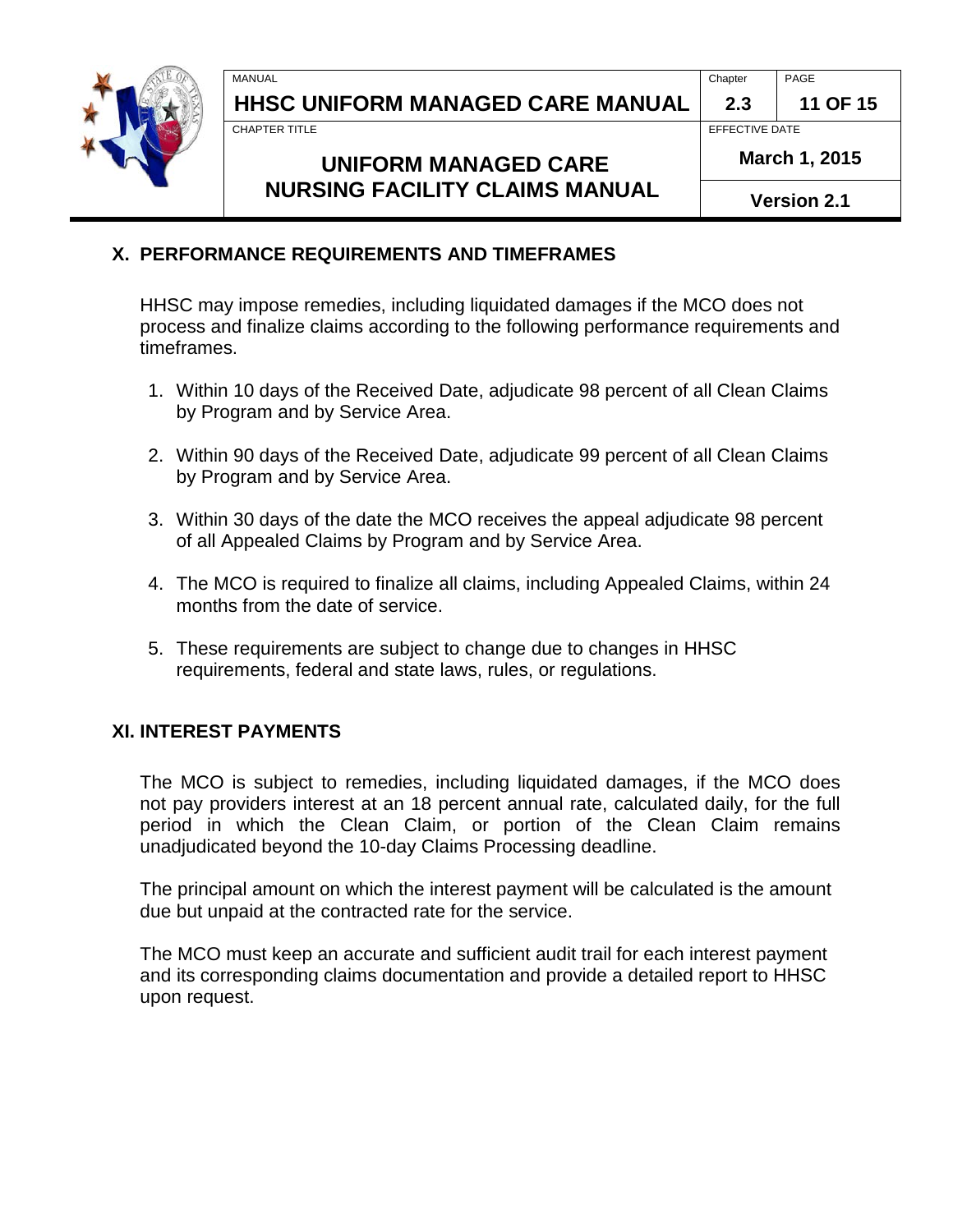# **HHSC UNIFORM MANAGED CARE MANUAL 2.3 12 OF 15**

**UNIFORM MANAGED CARE NURSING FACILITY CLAIMS MANUAL** 

MANUAL Chapter PAGE

CHAPTER TITLE **EFFECTIVE DATE** 

**March 1, 2015**

**Version 2.1**

# <span id="page-11-0"></span>**XII. THREE HUNDRED AND SIXTY-FIVE DAY PROVIDER CLAIM FILING**

#### **DEADLINE**

A provider must file a claim with the MCO within 365 days from the date of service. If a claim is not received by the MCO within 365 days, the MCO must deny the claim unless excepted from the claims filing deadline. The provider must file the claim with the MCO by the later of: (1) 365 days after the date of service, or (2) 95 days after the date on the R&S Report or explanation of payment from the other carrier or contractor. (See below and the Texas Medicaid Provider Procedures Manual (TMPPM) Section 6.1.4, "Claims Filing Deadlines" for exceptions).

If the provider files with the wrong health plan or the wrong HHSC portal within the 365 day submission requirement and produces documentation to that effect, the MCO must honor the initial filing date and process the claim without denying the resubmission for the sole reason of passing the filing timeframe. The provider must file the claim with the MCO by the later of: (1) 365 days after the date of service, or (2) 95 days after the date on the R&S Report or explanation of payment from the other carrier or contractor.

When a service is billed to a third-party insurance resource other than the MCO, the claim must be refiled and received by the MCO by the later of (1) 365 days after the date of service, or (2) 95 days after the date on the R&S Report or explanation of payment from the other carrier or contractor. The MCO will determine, as a part of its provider claims' filing requirements, the documentation required when a provider refiles these types of claims with the MCO.

## <span id="page-11-1"></span>**XIII. MCO FINANCIAL SETTLEMENTS WITH PROVIDERS**

There should be no need for special settlements except for advance draws by providers against future payments, unless agreed to by both the MCO and the provider by contract. The intent of this provision is to preclude MCOs from settling with providers for service rendered or for interest payments due to inaccurate or untimely processing of claims by the MCO or its Subcontracted Claims Processor.

The MCO should inform providers that the HHSC/MCO Contract allows for the resolution of disputes through binding arbitration or litigation according to the MCO's Provider contracts.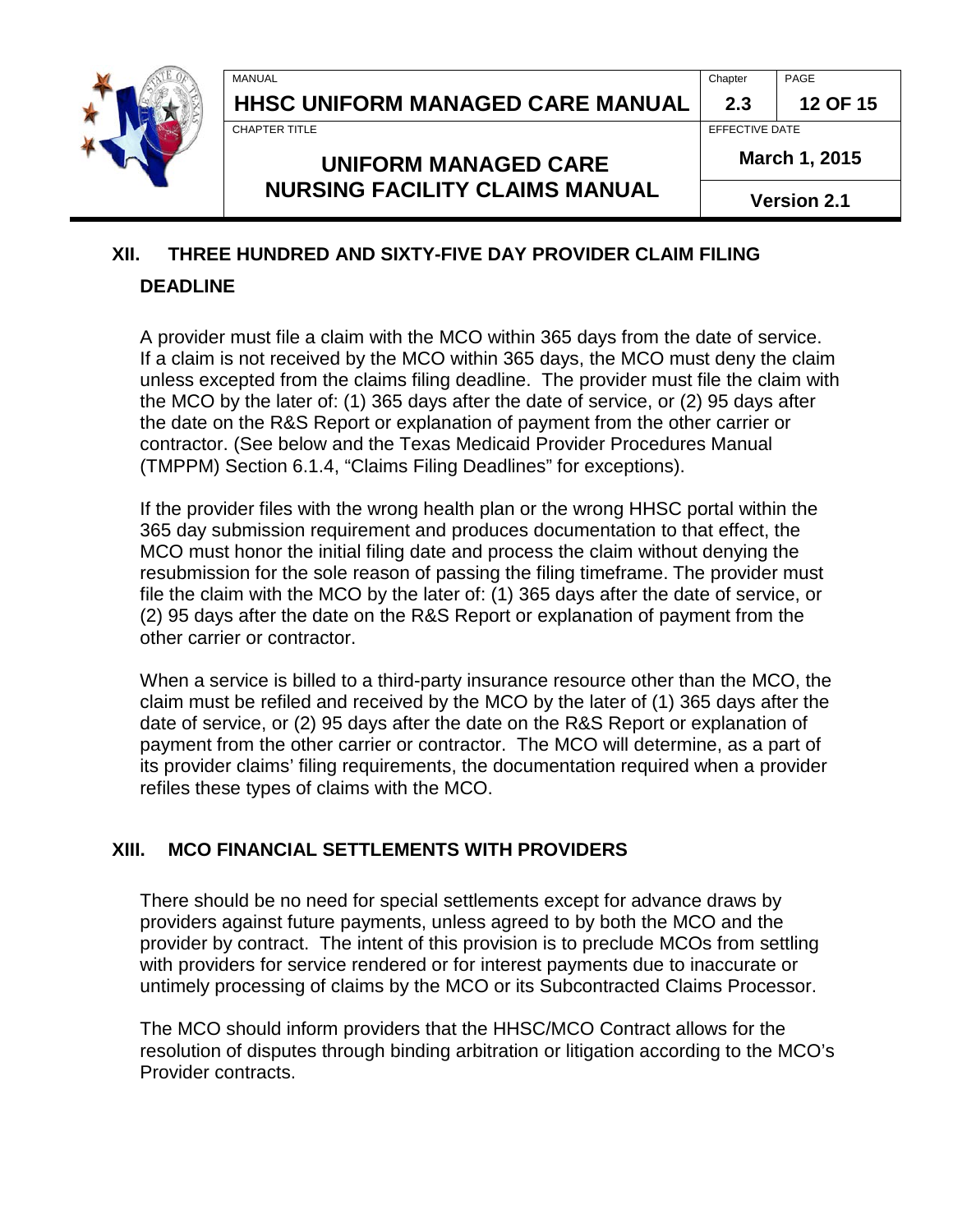MANUAL Chapter PAGE

# **HHSC UNIFORM MANAGED CARE MANUAL 2.3 13 OF 15**

CHAPTER TITLE **EFFECTIVE DATE** 

# **UNIFORM MANAGED CARE NURSING FACILITY CLAIMS MANUAL**

**March 1, 2015**

**Version 2.1**

#### <span id="page-12-0"></span>**XIV. PROVIDER EDUCATION AND CLAIMS CODING/PROCESSING GUIDELINES**

Section XIV Modified by Version 2.1

An MCO's claims and adjudication requirements may not exceed or be more restrictive than the following DADS claims adjudication requirements.

- The Nursing Facility resident must be Medicaid eligible for the dates of service billed;
- The Nursing Facility resident must be in the Nursing Facility for the dates of service billed;
- The Nursing Facility resident must have a current Medical Necessity determination for the dates of service billed; and
- The Nursing Facility Provider had to be in good standing for the dates of service billed (i.e., not on vendor payment hold for any reason).

The MCO's claims filing requirements must be clearly set out in the MCO Provider Manual.

The MCO must make available to contracted Network Providers its claims coding and processing guidelines. The information furnished to the Provider should be specific to codes and processing guidelines for particular Programs and provider types.

The MCO must provide contracted Network Providers written notice at least 90 days prior to the MCO implementing any changes to these guidelines, unless changes mandated by HHSC require a shorter notice period.

The MCO's Provider Services staff must train Provider staff on an individual and group basis at time intervals appropriate to each Provider.

#### <span id="page-12-1"></span>**XV. INTERNAL CLAIMS AUDITING**

The MCO must maintain appropriate levels of claims auditing staff to quickly identify processing errors and trends. The MCO's claims audit procedures must comply with accepted industry practices, processes and standards.

The MCO must provide adequate training and supervision to audit staff and Claim Processors. The claims audit reports should be reviewed with MCO management to ensure that Claims Processing and management systems are adjusted as needed for continuous quality improvement. The claims auditing function should report to the highest level of claims operations, or to a higher executive management position.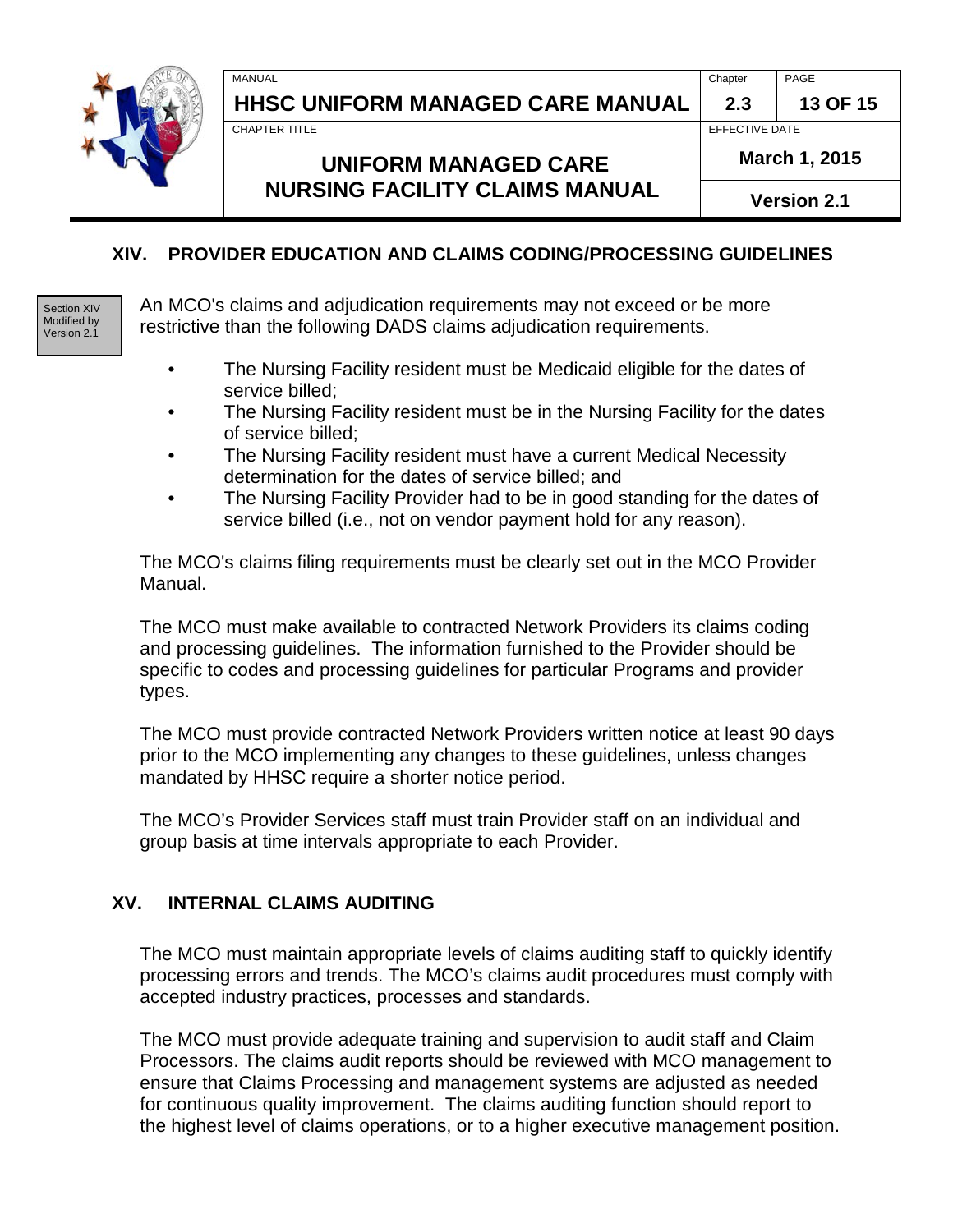| MANUAL<br>$\sim$ $\sim$ | $\overline{\phantom{0}}$<br>Chapter | PAGE |
|-------------------------|-------------------------------------|------|

# **UNIFORM MANAGED CARE NURSING FACILITY CLAIMS MANUAL**

**March 1, 2015**

**Version 2.1**

All MCO claims data, processing, performance, and functions are subject to audit by HHSC, HHSC's designated agent, or federal or state audit entities.

#### <span id="page-13-0"></span>**XVI. HIPAA COMPLIANCE IN REMITTANCE FORMATS**

The MCO must comply with HIPAA EDI requirements in claims and remittance transactions.

#### <span id="page-13-1"></span>**XVII. SUBCONTRACTOR CLAIMS PROCESSING**

A violation of the HHSC Claims Processing requirements by a Subcontractor or delegated entity will be a violation by the MCO. The MCO must ensure that each Subcontractor complies with all HHSC-required procedures, classifications, and claims systems requirements, including timely submission to the MCO of all HHSC required Claims Processing reports or data.

The MCO must notify HHSC of a Subcontractor's violation of the claims policies and procedures within 30 days of identifying any violation. The MCO must provide any additional information relevant to the Subcontractor's violation upon HHSC's request. The MCO is responsible for preparing and implementing a corrective action plan and for monitoring the Subcontractor until the Subcontractor is fully in compliance with HHSC's Claims Processing and reporting requirements.

#### <span id="page-13-2"></span>**XVIII. SYSTEM/SUBCONTRACTOR CHANGES**

The MCO must notify HHSC of major claims systems changes in writing no later than 180 days prior to implementation. The MCO must provide an implementation plan and schedule of proposed changes at the time of this notification for HHSC's approval to ensure Claims Processing functions are not adversely impacted during the transition period.

The MCO must notify HHSC in writing no later than 180 days prior to the MCO's intention to terminate a Subcontract with a Claims Processor or immediately upon receiving notification from the Subcontracted Claims Processor of its intent to terminate any Subcontract. The MCO is required to provide an implementation plan and schedule of proposed changes at the time of this notification for HHSC's

**HHSC UNIFORM MANAGED CARE MANUAL 2.3 14 OF 15** CHAPTER TITLE **EFFECTIVE DATE**